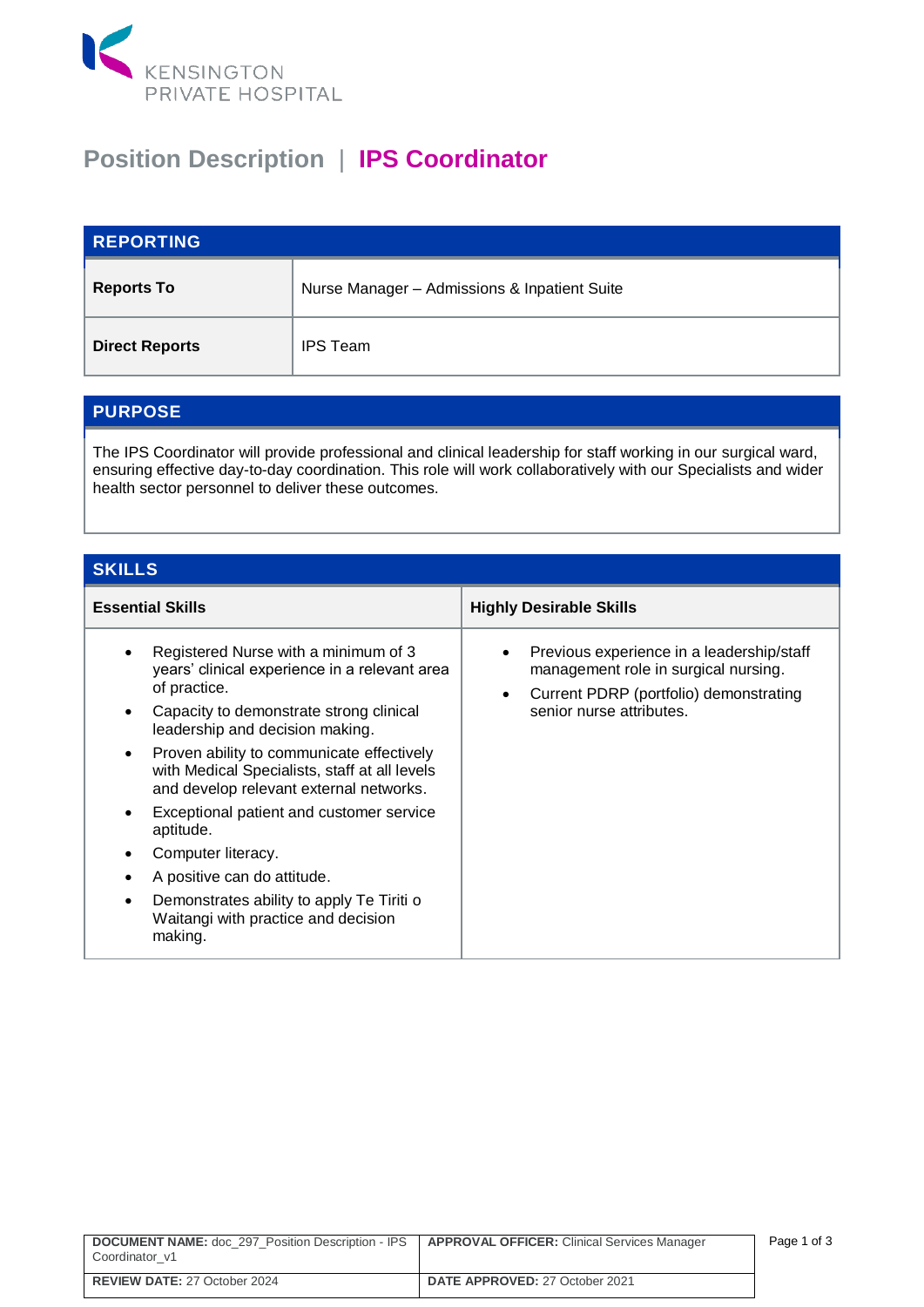

| <b>KEY RELATIONSHIPS</b> |                                                                                                                                                                                                                          |
|--------------------------|--------------------------------------------------------------------------------------------------------------------------------------------------------------------------------------------------------------------------|
| <b>Internal</b>          | <b>Clinical Team</b><br>$\bullet$<br><b>Support Services Team</b><br>$\bullet$<br><b>Buildings &amp; Facilities Manager</b><br>$\bullet$<br>Maintenance Coordinator<br>$\bullet$<br><b>PACU Coordinator</b><br>$\bullet$ |
| <b>External</b>          | Surgeons and their PA's<br>$\bullet$<br>Anaesthetists<br>$\bullet$<br><b>Northland DHB</b><br>$\bullet$<br>Patients and their Family/Whanau<br>$\bullet$                                                                 |

| <b>KEY ACCOUNTABILITIES</b>                        |                                                                                                                                                                                                                                                                                                                                                                                                                                                                                                                                                                                                                                                                                                                                                                                                                                                                                                                                                                                                                                                                                                                                      |
|----------------------------------------------------|--------------------------------------------------------------------------------------------------------------------------------------------------------------------------------------------------------------------------------------------------------------------------------------------------------------------------------------------------------------------------------------------------------------------------------------------------------------------------------------------------------------------------------------------------------------------------------------------------------------------------------------------------------------------------------------------------------------------------------------------------------------------------------------------------------------------------------------------------------------------------------------------------------------------------------------------------------------------------------------------------------------------------------------------------------------------------------------------------------------------------------------|
| <b>Clinical Leadership/</b><br><b>Coordination</b> | Ensure exceptional standards of clinical care are delivered to all<br>$\bullet$<br>patients. In partnership with our Specialists, provide leadership in the<br>integration of patient care.<br>Act as an effective role model to staff by demonstrating high levels of<br>$\bullet$<br>clinical competence.<br>Coordinate day-to-day activities within the ward environment to meet<br>$\bullet$<br>demand, ensuring smooth running of the service, whilst maintaining<br>a safe environment.<br>Coordinate staff meal breaks.<br>Provide clinical supervision.<br>$\bullet$<br>Liaise with specialist rooms as required<br>$\bullet$<br>Assist the Nurse Manager - Admissions & Inpatient Suite with<br>change processes within the unit.<br>Inform the Nurse Manager - Admissions & Inpatient Suite of<br>$\bullet$<br>equipment repairs, maintenance and replacement requirements.<br>Oversee day-to-day staffing issues as they arise and work with the<br>Nurse Manager Admissions and IPS to manage performance issues.<br>Assist the Nurse Manager - Admissions & Inpatient Suite with<br>One2one staff meeting as requested. |
| <b>Patient/Customer Service</b>                    | Develop a culture focused on providing superior class customer<br>service to meet patient, Whānau and Specialists expectations of a<br>private surgical hospital.                                                                                                                                                                                                                                                                                                                                                                                                                                                                                                                                                                                                                                                                                                                                                                                                                                                                                                                                                                    |
| <b>Financial/Business</b>                          | Make recommendations to the Nurse Manager - Admissions &<br>$\bullet$<br>Inpatient Suite on any cost savings opportunities, areas for<br>improvement identified.<br>Assist the Nurse Manager - Admissions & Inpatient Suite and the<br>٠<br>Purchasing Officer with stock management initiatives and<br>department stocktakes as requested.<br>In conjunction with the Nurse Manager - Admissions & IPS<br>$\bullet$<br>maximise workforce efficiencies through the implementation of cost-<br>effective yet safe workforce structures and flexible rostering<br>practices that provide the ability to rapidly adapt to demand<br>fluctuations.                                                                                                                                                                                                                                                                                                                                                                                                                                                                                      |

| <b>DOCUMENT NAME:</b> doc 297 Position Description - IPS   <b>APPROVAL OFFICER:</b> Clinical Services Manager<br>Coordinator v1 |                                       | Page 2 of 3 |
|---------------------------------------------------------------------------------------------------------------------------------|---------------------------------------|-------------|
| <b>REVIEW DATE: 27 October 2024</b>                                                                                             | <b>DATE APPROVED: 27 October 2021</b> |             |